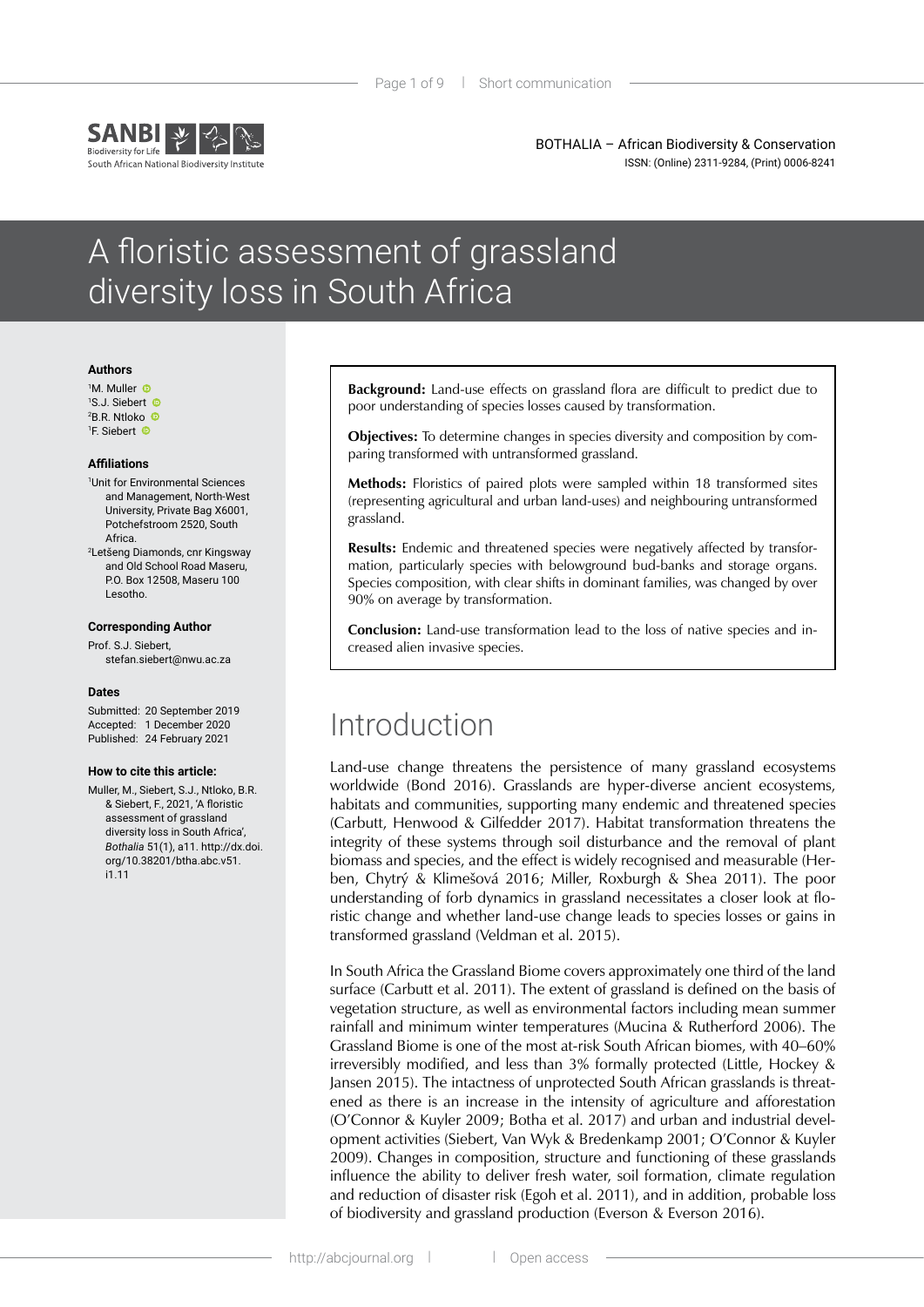O'Connor and Kuyler (2009) have meticulously investigated the impact of land-use on the biodiversity integrity of moist grasslands in South Africa and highlighted the loss of useful plants from an ecosystem services perspective. Our study focusses on biodiversity intactness in that it specifically considers loss of native floristic diversity. It places special emphasis on the indigenous forb component that is fast moving up the research agenda (Siebert & Dreber 2019).

## Materials and methods

### Study area

Eighteen study sites were selected in four bioregions of the Grassland Biome, as well as a tropical bioregion of the Indian Ocean Coastal Belt Biome of South Africa (Figure 1). The chosen grasslands occurred at altitudes ranging between 30 and 3 100 m above sea level, with ten sites between 1 000 and 1 800 m. The mean annual temperature for the grassland sites ranged from 10 to 21°C, with an overall mean of 16.3°C (median 15.9°C). June to August are the coldest months with mean frost days per annum varying between 0 and 96, with a mean of 25 (median 28) across all study sites (Mucina

& Rutherford 2006). All sites experience summer rainfall ranging from 600 to 1 000 mm per year and a mean of 761 mm (median 717 mm) across sites. Twelve sites receive less than 800 mm per annum.

### Field surveys

Two dominant land transformation types in the Grassland Biome were included in this study, namely agriculture and urbanisation (Neke & Du Plessis 2004). Floristic data were gathered from 18 sites. At each site, sampling was conducted in four plots in untransformed grassland, each paired with a plot in an adjacent transformed land-use (i.e. eight plots per site), no more than 150–250 m apart. All 144 plots were surveyed in late spring or early to mid-summer. Each  $100 \text{ m}^2$  plot was divided into 25 subplots of 4  $m<sup>2</sup>$  each to record species occurrence and abundance. Species were identified in the field and photos were taken for later confirmation. Floristic data from the subplots were combined to compile a total inventory for each 100 m<sup>2</sup> plot.

Plant species nomenclature and classification follow Ranwashe (2019). Naturalised and invasive categories are according to Department of Environmental Affairs (2016). Life and growth forms of plant species were



**Figure 1.** Location of the 18 study sites in the Grassland Biome of South Africa. Land-use transformation at localities: Agriculture, afforestation: 1, 2, 3; field margins: 4, 5, 6; abandoned fields: 7, 8, 9; urban, green space: 10, 11, 12; peri-urban: 13, 14, 15; mine rehabilitation: 16, 17, 18.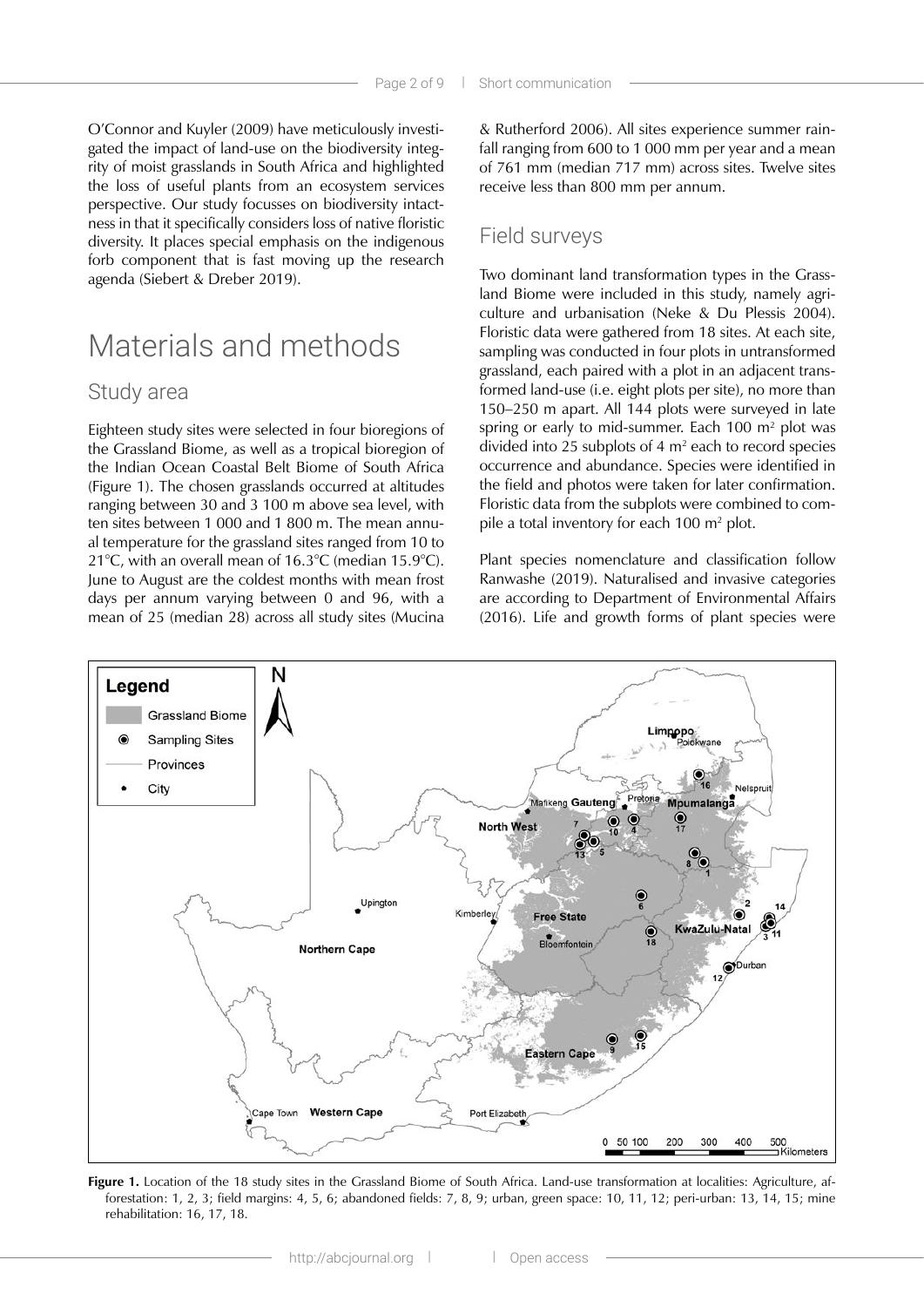obtained from Germishuizen and Meyer (2003). Categories of threat were obtained from the Red Data List of South African Plants (South African National Biodiversity Institute 2017).

Species abundance (N) was calculated as the total number of individuals and species richness (S) as the total number of species within each 100 m2 plot. The Shannon–Wiener (H') and Pielou (J') indices were applied to plot data to calculate alpha diversity and evenness respectively. All above values were calculated using Primer (2007).

### Data analysis

Non-Metric Multi-Dimensional Scaling (NMDS) analysis in Primer (2007) was used to explore changes in species composition between transformed and untransformed grasslands. Permutational Multivariate Analysis of Variance (PERMANOVA) was performed using species abundance data. Analyses were conducted with 999 permutations using Bray–Curtis similarity and Type III sums of squares after a square root transformation of species data to reduce the influence of common species. To account for location variability in the paired, nested sampling design, plots were treated as a random variable nested within a transformation type (i.e. urban or agricultural), which were treated as the fixed factor. Pair-wise test results indicated the strength of the difference between transformed and untransformed plots.

Similarity Percentage Analysis (SIMPER) was applied to determine which forb and grass species contributed the most to differences between transformed and untransformed grasslands. Simple paired t-tests were applied to test for significant differences between untransformed and transformed plots for selected diversity measures. Percentage decrease in richness and abundance of species per growth/life form, threat status, endemism and for alien taxa was calculated from the statistical means.

# **Results**

### **Floristics**

Overall, 1 146 plant species were recorded, of which 144 were non-native. The untransformed grassland contained 962 species, which included 35 naturalised and 15 invasive taxa (5%), 175 South African endemics (18%) and 20 threatened species (2%). The transformed grasslands had 582 species, including 92 naturalised and 46 invasive taxa (24%), 47 South African endemics (8%) and six threatened species (1%).

The most prominent families in the localities were the Asteraceae, Poaceae, Fabaceae and Cyperaceae in order of most species diverse (Table 1), whereas the Poaceae were most abundant (Table 2). It is evident that transformation is less favourable to the Asteraceae and Fabaceae, and more beneficial to the Cyperaceae and especially the Poaceae.

Habitat transformation affects the number of species present per family. The geophytic Hyacinthaceae and Iridaceae showed the largest species losses (18 and 19 species respectively) when grassland is transformed and

**Table 1.** Top ten families of untransformed and transformed grasslands based on the proportion of each family's contribution to the total species pools of 962 and 582 respectively. Superscripts indicate up or down movement in ranking in transformed grassland

| Family           | Proportion of all species (%) | Shift in           |                   |  |
|------------------|-------------------------------|--------------------|-------------------|--|
|                  | Untransformed                 | <b>Transformed</b> | ranking           |  |
| Asteraceae       | 20,4                          | 19,6               | 1/1               |  |
| Poaceae          | 12,9                          | 17,1               | 2/2               |  |
| Fabaceae         | 10,2                          | 10,1               | 3/3               |  |
| Cyperaceae       | 3,6                           | 3,1                | 4/4               |  |
| Apocynaceae      | 3,2                           | 1,7                | $5/10^{v5}$       |  |
| Malvaceae        | 2,5                           | 2,9                | $6/5^{11}$        |  |
| Scrophulariaceae | 2,4                           | 1,5                | 7/11 <sup>4</sup> |  |
| Iridaceae        | 2,3                           | 0,7                | $8/23$ $15$       |  |
| Hyacinthaceae    | 2,2                           | 0,5                | $9/31$ $^{v22}$   |  |
| Lamiaceae        | 2,1                           | 1,9                | $10/7^{3}$        |  |
| Amaranthaceae    | 0,5                           | 2,4                | $30/6$ $^{124}$   |  |
| Solanaceae       | 0,6                           | 1,8                | $36/9^{127}$      |  |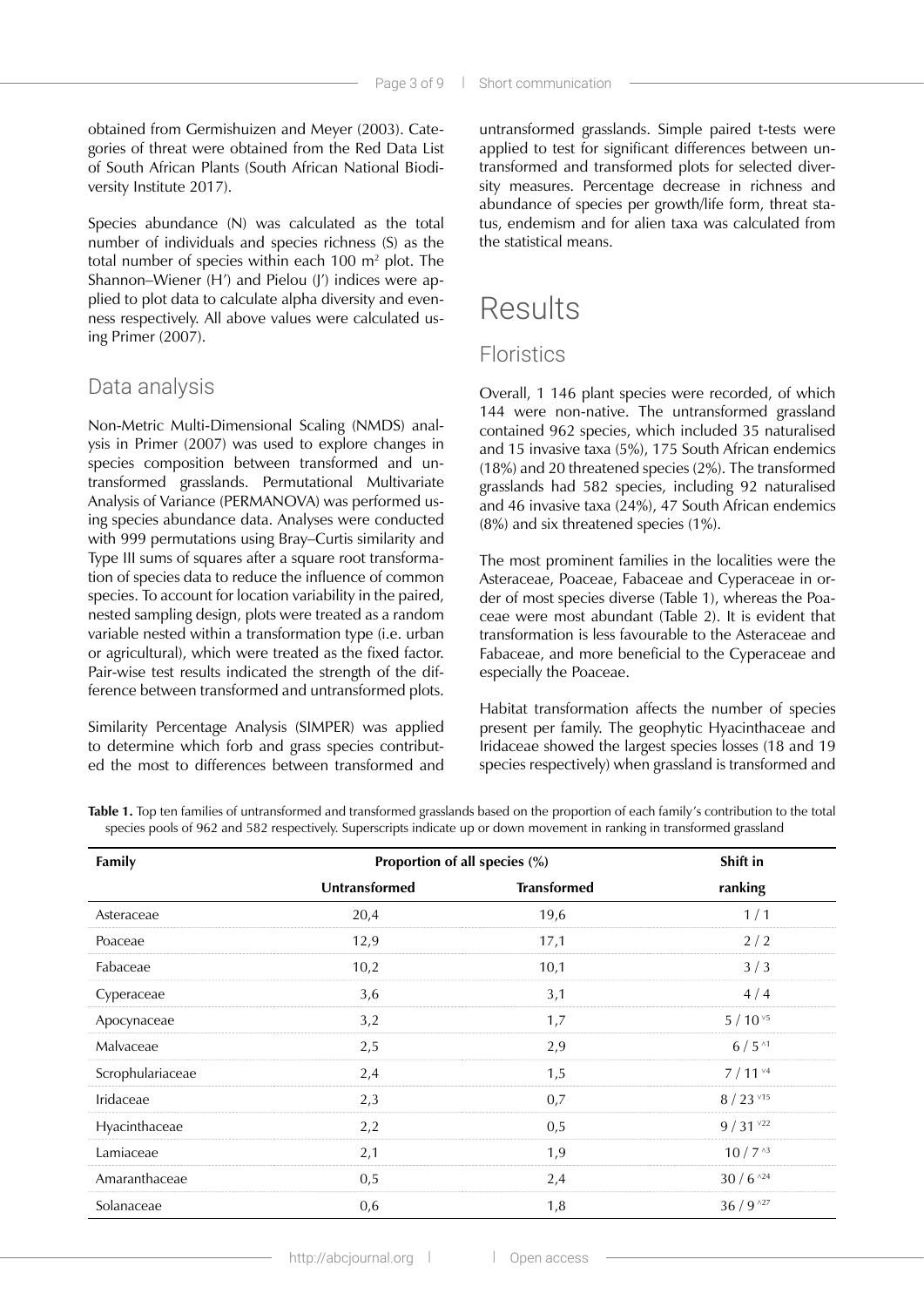**Table 2.** Top ten families of untransformed and transformed grasslands based on the proportion of each family's contribution to total recorded individuals of 20 640 and 12 042 respectively. Superscripts indicate up or down movement in ranking in transformed grassland

| Family              | Proportion of all individuals (%) |                    | Shift in                   |  |
|---------------------|-----------------------------------|--------------------|----------------------------|--|
|                     | Untransformed                     | <b>Transformed</b> | ranking                    |  |
| Poaceae             | 40,2                              | 43,9               | 1/1                        |  |
| Asteraceae          | 18,3                              | 15,2               | 2/2                        |  |
| Fabaceae            | 8,4                               | 7,3                | 3/3                        |  |
| Cyperaceae          | 2,9                               | 3,1                | 4/4                        |  |
| Rubiaceae           | 2,3                               | 2,2                | $5/6$ $1$                  |  |
| Acanthaceae         | 2,0                               | 0,5                | $6/19$ $13$                |  |
| Malvaceae           | 1,6                               | 1,3                | $7/12^{v5}$                |  |
| Hyacinthaceae       | 1,5                               | 0,1                | $8/47$ $139$               |  |
| Commelinaceae       | 1,2                               | 1,2                | $9/13^{v4}$                |  |
| Lamiaceae           | 1,2                               | 0,3                | 10 / 28 $^{\vee 4}$        |  |
| Verbenaceae         | 0,6                               | 2,6                | $22/5$ $17$                |  |
| Amaranthaceae       | 0,2                               | 2,1                | 47 / 7 ^40                 |  |
| <b>Brassicaceae</b> | 0,1                               | 1,9                | $50/8$ ^42                 |  |
| Solanaceae          | 0,3                               | 1,8                | $33/9$ $^{124}$            |  |
| Myrtaceae           | 0,25                              | 1,7                | $36$ / $10$ $^{\wedge 26}$ |  |

the weedy Amaranthaceae and Solanaceae benefitted in terms of species additions (9 and 5 species respectively; Table 1). Changes in the frequency of species is even more pronounced (Table 2). Five of the top ten families that have high frequencies of occurrence in untransformed grassland become reduced in transformed grassland by 73%. These are replaced by five families, which in turn showed a 75% increase in transformed grassland (Table 2).

#### **Composition**

Changes in the species number and frequency of families is expected to have an effect on the composition of transformed grassland. The results from a NMDS revealed clustering that supports the untransformed and transformed grasslands as separate assemblages (Figure 2). Results from the pair-wise tests in PERMANOVA indicated a significant difference in floristic composition between transformed and untransformed grasslands in both urban (df = 70, t = 2.17,  $p = 0.001$ ) and agricultural (df = 70, t =  $2.88$ ,  $p = 0.001$ ) transformation types (Figure 2). Bray Curtis similarity measures in the PERMANOVA design reported a low 6.96% and 5.7% similarity in species composition between transformed and untransformed agricultural and urban grasslands respectively. This implies that transformation changed species composition in grasslands by  $\sim$ 90% on average. Fifteen most common grass species explained 21.26%

of the dissimilarity between transformed and untransformed grasslands, with species such as *Cynodon dactylon* and *Hyparrhenia hirta* weighted towards the former and *Digitaria eriantha* and *Themeda triandra* towards the latter (Table 3). Comparatively the first 15 forbs species only contributed 8.52% to the dissimilarity, with species such as *Cyperus esculentus* and *Richardia brasiliensis* weighted towards transformed, and *Helichrysum rugulosum* and *Scabiosa columbaria* towards untransformed grassland (Table 3).

#### **Diversity**

Changes in the species composition are expected to have an effect on species richness and diversity in transformed grassland. Simple paired t-tests revealed significantly lower diversity (for all measures, i.e. J', H', S and N) in the transformed grassland (p<0.001, Table 4). Species richness decreased by nearly 50%.

#### **Status**

The lower evenness in transformed grassland indicates uneven proportional contribution of individuals between species and is indicative of some species becoming more dominant and others becoming marginal. Dominance shifts can be ascribed to increased numbers of alien, invasive and annual species in the transformed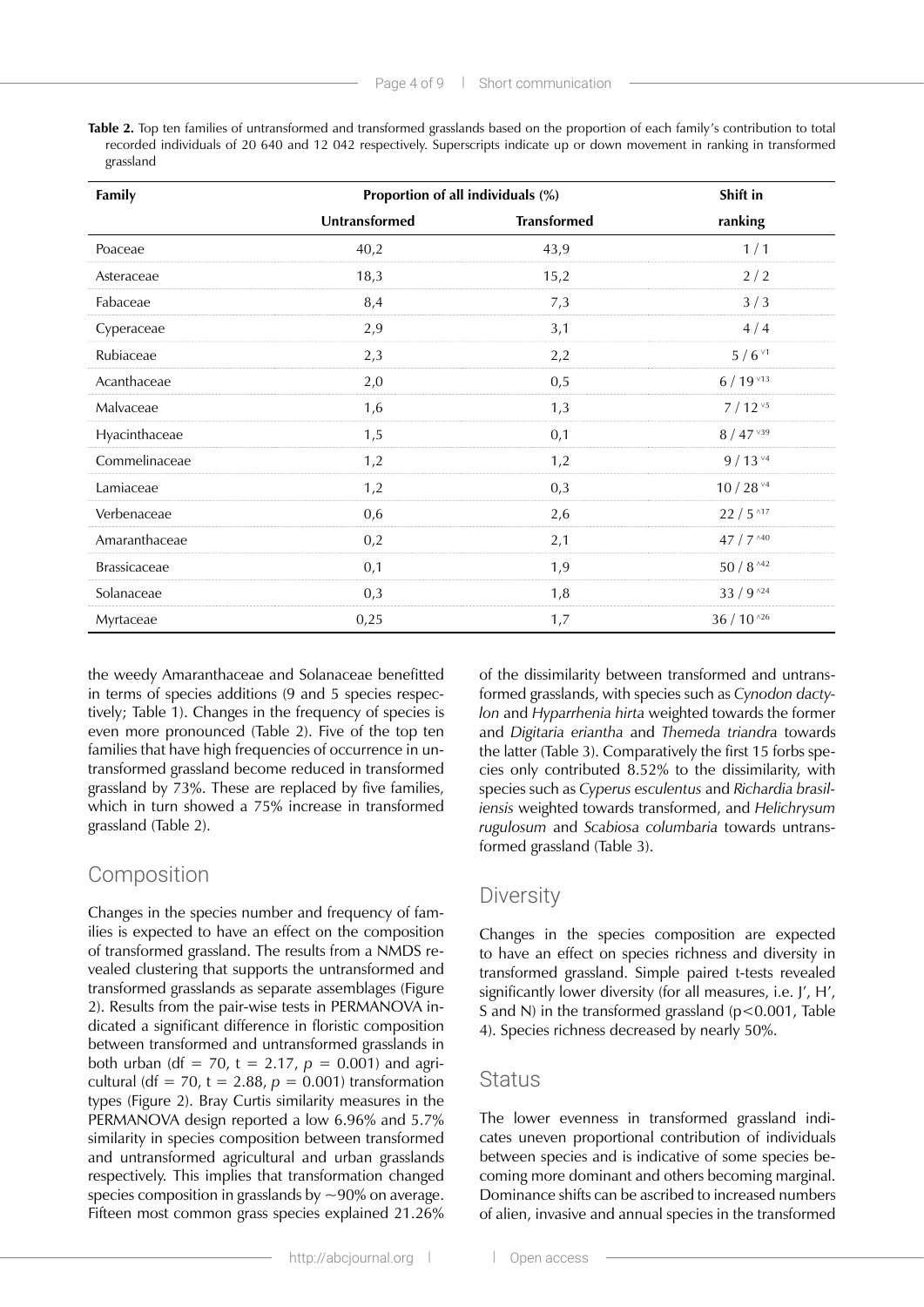grassland, with the former two being >80% lower in untransformed grassland (Table 4). Threatened and endemic species richness and abundance decreased by >80% in the transformed grassland (Table 4).

### Growth forms

When aliens displace extant species (including endemics), certain growth forms become more or less prominent. Species losses (Table 4) were recorded for species with underground storage organs and bud-banks (USOs), such as geophytes (>80%), parasitic plants and suffrutices (>90%). Succulents were considered separately from the dwarf shrub growth form and were also decreased by over 90% in transformed grasslands (Table 4).

## Discussion

Asteraceae and Fabaceae were the most dominant forb families in both transformed and untransformed grassland, a trend that has previously been reported (Botha et al. 2017). It can be deduced that regenerative traits, such as wind dispersal and seed dormancy for rapid colonisation (Asteraceae), ballochory and/or or endozoochory as seed dispersal traits, and resource acquisition traits, which increase resprouting capacity (Fabaceae), make them rather resilient to disturbance. However, the Amaranthaceae, Brassicaceae, Solanaceae and Verbenaceae benefit from the transformation of grasslands and their numbers and dominance increase through the introduction of weedy, mostly alien, species. These groups are renowned for their ability to colonise frequently transformed man-made habitats (Pysek, Prach & Smilauer 1995). In contrast, certain families, such as the geophytic Hyacinthaceae and Iridaceae, were extensively disadvantaged by habitat transformation, as they are sensitive to soil disturbance because their bud-banks are belowground (Fidelis et al. 2014). The general trend is therefore one of species loss and displacement by a new flora, mostly annuals, with colonising traits better suited to a transformed environment, such as creepers, clonal plants and fruit or seed adapted for exozoochorous or anemochorous dispersal (Botha et al. 2017).

Many species of ancient grasslands are not tolerant to anthropogenic disturbance (Siebert 2011). Common native species disappeared completely where grasslands were transformed, such as the grasses *Alloteropsis semialata* (R.Br.) Hitchc. and *Schizachyrium sanguineum* (Retz.) Alston, forbs *Gerbera ambigua* (Cass.) Sch.Bip. and *Haplocarpha scaposa* Harv., geophytes *Ledebouria luteola* Jessop and *Hypoxis argentea* Harv. ex Baker., dwarf shrubs *Athrixia phylicoides* DC. and *Tephrosia capensis* (Jacq.) Pers., and suffrutices *Elephantorrhiza elephantina* (Burch.) Skeels and *Ziziphus zeyheriana* Sond. Other species, such as the palatable and productive grass, *Themeda triandra*, which is considered a keystone species and indicator of undisturbed grassland (Snyman, Ingram & Kirkman 2013), were



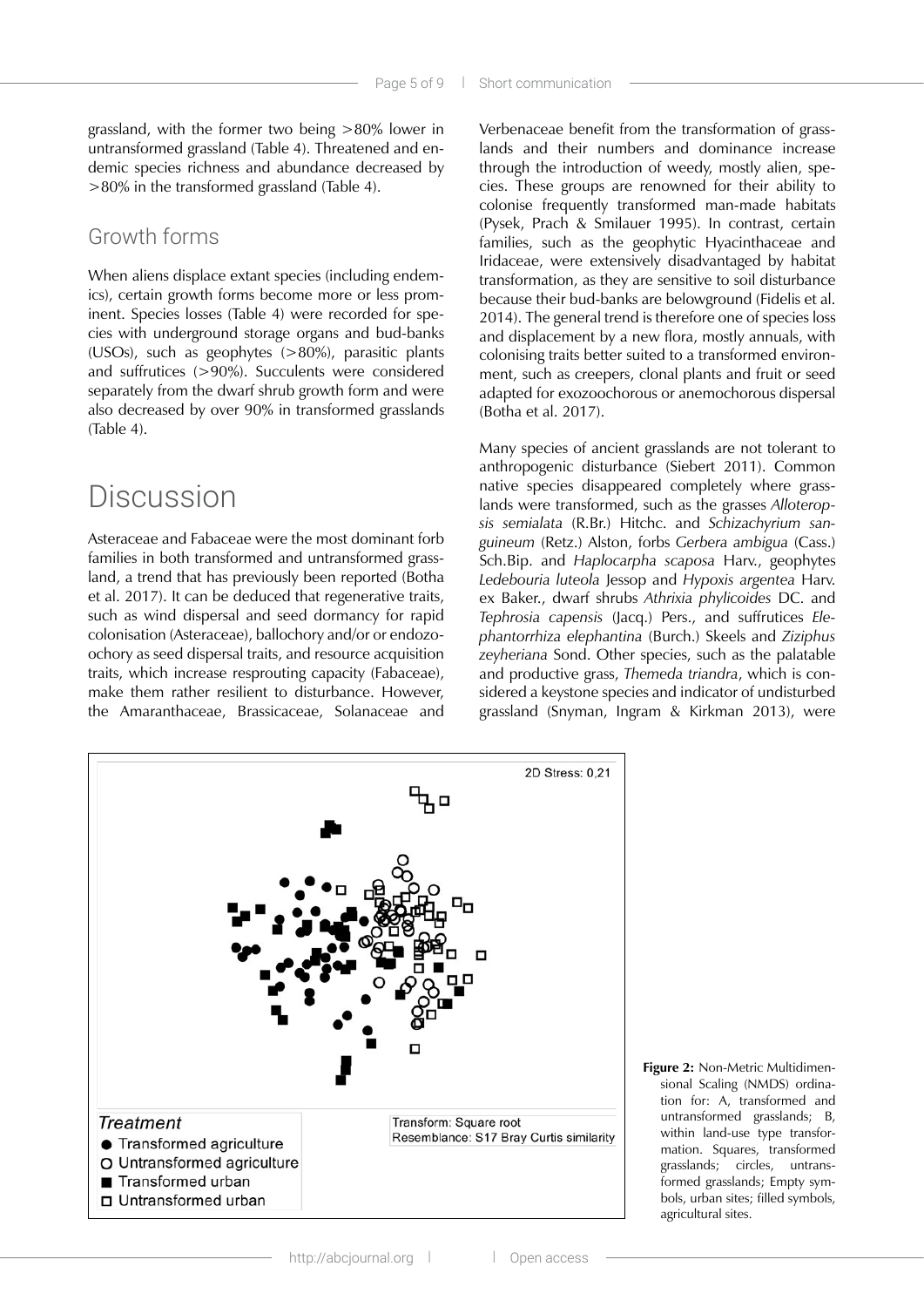| Table 3. Similarity percentage analyses (SIMPER) of grass species contributing > 0.6% to compositional differences between transformed |                                                                                                                                  |  |  |
|----------------------------------------------------------------------------------------------------------------------------------------|----------------------------------------------------------------------------------------------------------------------------------|--|--|
|                                                                                                                                        | and untransformed grasslands. Bold values indicate highest mean abundance. * denotes alien taxa. Superscripts: G, grass; F, forb |  |  |

| <b>Species</b>                                             | Av.   | Cont.         | Cum.          | Mean abundance |                |
|------------------------------------------------------------|-------|---------------|---------------|----------------|----------------|
|                                                            | dis.  | $\frac{9}{6}$ | $\frac{9}{6}$ | Transf.        | Untransf.      |
| Themeda triandra Forssk. <sup>G</sup>                      | 2.92  | 3.067         | 3.07          | 1.32           | 13             |
| Cynodon dactylon (L.) Pers. G                              | 1.853 | 1.947         | 5.01          | 7.85           | 2.21           |
| Eragrostis curvula (Schrad.) Nees <sup>G</sup>             | 1.768 | 1.858         | 6.87          | 5.63           | 4.85           |
| Eragrostis plana Nees <sup>G</sup>                         | 1.731 | 1.818         | 8.69          | 5.13           | 4.32           |
| Hyparrhenia hirta (L.) Stapf <sup>G</sup>                  | 1.457 | 1.531         | 10.22         | 5.35           | 2.63           |
| Digitaria eriantha Steud. G                                | 1.326 | 1.393         | 11.61         | 2.43           | 4.93           |
| Setaria sphacelata (Schumach.) Moss G                      | 1.179 | 1.239         | 12.85         | 1.28           | 4.89           |
| Aristida junciformis Trin. & Rupr. G                       | 1.148 | 1.206         | 14.06         | 0.74           | 5.24           |
| Sporobolus africanus (Poir.) Robyns & Tournay <sup>G</sup> | 1.145 | 1.203         | 15.26         | 4.79           | 0.94           |
| Eragrostis chloromelas Steud. <sup>G</sup>                 | 1.117 | 1.173         | 16.44         | 1.1            | 4.56           |
| Pennisetum clandestinum Hochst. ex Chiov. G *              | 1.115 | 1.172         | 17.61         | 4.65           | $\overline{0}$ |
| Heteropogon contortus (L.) Roem. & Schult. G               | 1.109 | 1.165         | 18.77         | 0.17           | 5.07           |
| Tristachya leucothrix Trin. Ex Nees <sup>G</sup>           | 1.014 | 1.066         | 19.84         | 0.9            | 4.31           |
| Richardia brasiliensis Gomes <sup>F *</sup>                | 0.755 | 0.793         | 20.63         | 3.07           | 0.35           |
| Helichrysum rugulosum Less. <sup>F</sup>                   | 0.752 | 0.79          | 21.42         | 0.56           | 3.25           |
| Eragrostis racemosa (Thunb.) Steud. G                      | 0.709 | 0.745         | 22.17         | 0.13           | 3.1            |
| Cyperus esculentus L. <sup>F *</sup>                       | 0.695 | 0.73          | 22.89         | 3.1            | 0.04           |
| Helichrysum nudifolium (L.) Less. <sup>F</sup>             | 0.653 | 0.686         | 23.58         | 0.38           | 2.86           |
| Eragrostis capensis (Thunb.) Trin. G                       | 0.648 | 0.681         | 24.27         | 0.33           | 2.85           |
| Sisymbrium turczaninowii Sond. <sup>F</sup>                | 0.637 | 0.67          | 24.94         | 2.61           | 0.15           |
| Nidorella podocephala (DC.) Goldblatt & J.C.Manning F      | 0.62  | 0.652         | 25.59         | 0.93           | 2.17           |
| Hilliardiella oligocephala (DC.) H.Rob. <sup>F</sup>       | 0.516 | 0.542         | 26.13         | 0.17           | 2.26           |
| Tagetes minuta L.F *                                       | 0.501 | 0.526         | 26.66         | 2.18           | 0.07           |
| Scabiosa columbaria L. <sup>F</sup>                        | 0.487 | 0.511         | 27.17         | 0.38           | 2.07           |
| Conyza bonariensis (L.) Cronquist <sup>F *</sup>           | 0.484 | 0.509         | 27.68         | 1.75           | 0.4            |
| Commelina africana L. <sup>F</sup>                         | 0.442 | 0.464         | 28.14         | 0.49           | 1.78           |
| Felicia muricata (Thunb.) Nees <sup>F</sup>                | 0.412 | 0.433         | 28.57         | 0.25           | 1.61           |
| Plantago lanceolata L. <sup>F</sup>                        | 0.397 | 0.417         | 28.99         | 1.57           | 0.42           |
| Bidens pilosa L.F *                                        | 0.393 | 0.412         | 29.41         | 1.68           | 0.03           |
| Zornia capensis Pers. <sup>F</sup>                         | 0.372 | 0.391         | 29.79         | 0.18           | 1.6            |

Av. dis.: Average dissimilarity; Cont. %: Contribution %; Cum. %: Cumulative contribution %; Transf.: Transformed; Untransf.: Untransformed. Distance/Similarity measure: Bray-Curtis.

severely reduced. Many new, mostly alien species, enter the transformed system, providing species that can be considered indicators of disturbance (Morris & Scott-Shaw 2019), such as the prostrate and grazingresistant, *Richardia brasiliensis*. This study confirmed the results of O'Connor (2015) that a substantial decrease

in *T. triandra* and increase in *R. brasiliensis* are indicative of transformed grassland.

As previously shown, untransformed grasslands have greater plant species diversity (27%) and richness (92%) than transformed grasslands (O'Connor 2005; Siebert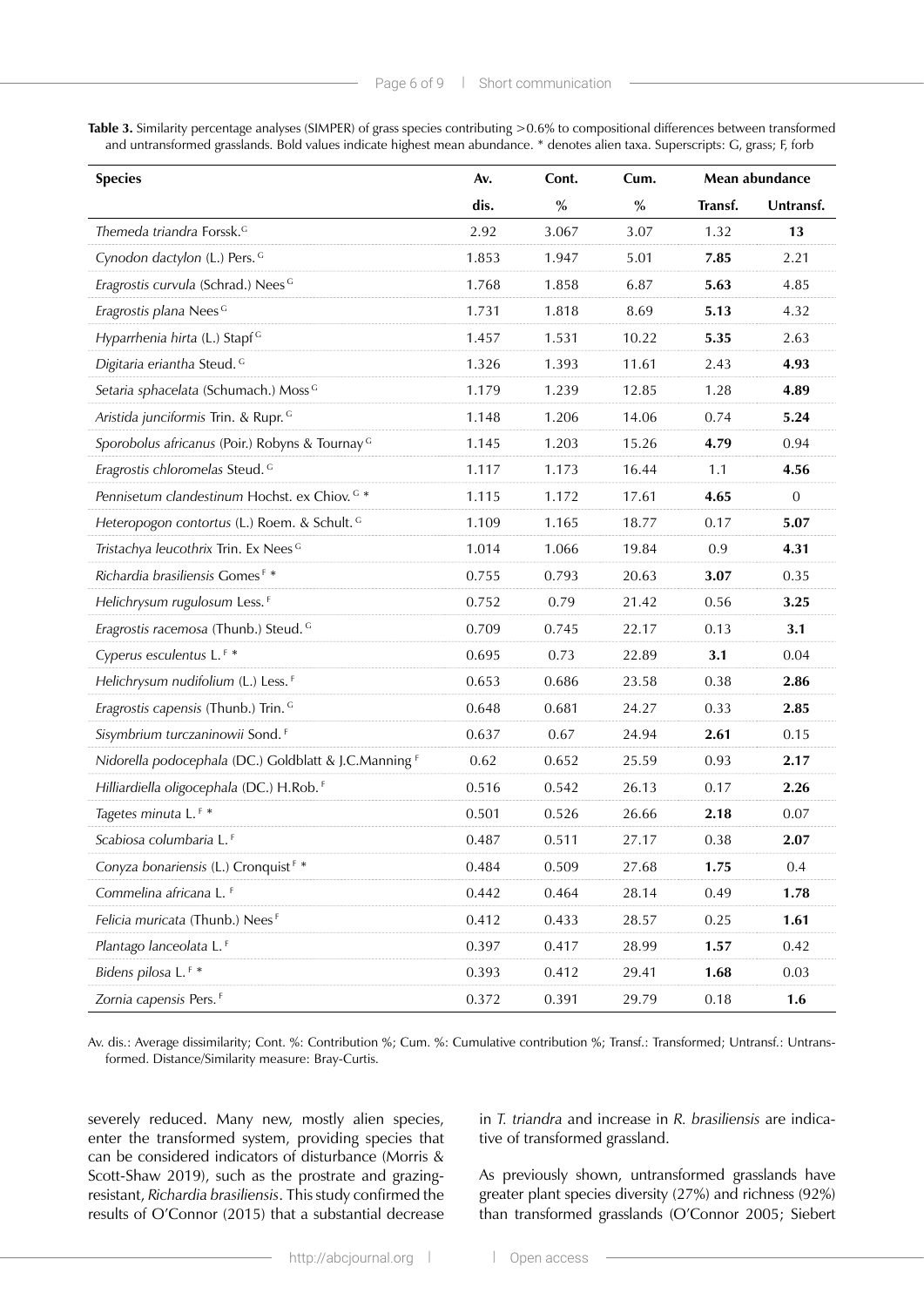Table 4: Mean values (±SD) of selected diversity measures, growth forms, and alien, threatened and endemic species per plot. Percentage decrease is given in brackets. T-test results are reported for diversity measures, with significance set at p < 0.05

| Measure                             | Untransformed    |                        | <b>Transformed</b> |            | df  | t     | p          |
|-------------------------------------|------------------|------------------------|--------------------|------------|-----|-------|------------|
| Pielou's evenness (J')              | $0.903 \pm 0.05$ | $0.849 \pm 0.08$       |                    | (6%)       | 142 | 4.92  | $< 0.001*$ |
| <b>Shannon Diversity Index (H')</b> | 3.595 $\pm 0.2$  | $2.823 \pm 0.4$        |                    | (21.5%)    | 142 | 13.93 | $< 0.001*$ |
| Total species (S)                   | $54.7 \pm 10.2$  |                        | $28.5 \pm 7*$      | (47.9%)    | 142 | 17.9  | $< 0.001*$ |
| Alien                               | $0.9 \pm 1.1*$   | (87%)<br>6.9 $\pm 4.4$ |                    |            |     |       |            |
| Invasive                            | $0.5 \pm 0.9*$   | $(82.8\%)$             | $2.9 \pm 3.2$      |            |     |       |            |
| Threatened                          | $0.5 \pm 0.7$    |                        | $0.1 \pm 0.4*$     | (80%)      |     |       |            |
| Endemic                             | 6.7 $\pm$ 3.2    |                        | $1.3 \pm 1.4*$     | $(80.6\%)$ |     |       |            |
| Annual                              | $4.7 \pm 3.4*$   | (39%)                  | $7.7 \pm 5.4$      |            |     |       |            |
| Perennial                           | 49.9 $\pm$ 9.3   |                        | $20.8 \pm 8.3*$    | $(58.3\%)$ |     |       |            |
| Grass                               | 13.4 $\pm$ 5.1   |                        | $7.9 \pm 3.6*$     | $(40.3\%)$ |     |       |            |
| Geophyte                            | 5.1 $\pm 2.5$    |                        | $0.9 \pm 0.9*$     | $(80.4\%)$ |     |       |            |
| Forb                                | $23.5 \pm 5.2$   |                        | $12.3 \pm 4.4*$    | $(47.7\%)$ |     |       |            |
| Parasitic                           | 5.8 $\pm 2.8$    |                        | $0.1 \pm 0.3*$     | $(98.3\%)$ |     |       |            |
| Creeper                             | 1.6 $\pm 1.3$    |                        | $0.9 \pm 1.2$      | $(43.8\%)$ |     |       |            |
| Dwarf shrub                         | $6 \pm 2.7$      |                        | $1.6 \pm 1.3*$     | $(73.3\%)$ |     |       |            |
| Succulent                           | 5.8 $\pm 2.8$    |                        | $0.3 \pm 0.6*$     | $(94.8\%)$ |     |       |            |
| Suffrutex                           | 5.8 $\pm 2.8$    |                        | $0.1 \pm 0.4*$     | $(98.3\%)$ |     |       |            |
| Tree/shrub                          | 5.9 $\pm 2.7$    |                        | $4.2 \pm 6.2$      | $(28.8\%)$ |     |       |            |
| Total individuals (N)               | $286.7 \pm 64$   |                        | $167.3 \pm 40.8^*$ | $(41.6\%)$ | 142 | 13.36 | $< 0.001*$ |
| Alien                               | $3.6 \pm 6.9*$   | $(90.4\%)$             | 37.4 $\pm 26.2$    |            |     |       |            |
| Invasive                            | $1.6 \pm 3.4*$   | $(92.3\%)$             | $20.8 \pm 22.9$    |            |     |       |            |
| Threatened                          | $1.7 \pm 3.1$    |                        | $0.3 \pm 0.9*$     | $(82.4\%)$ |     |       |            |
| Endemic                             | $29.2 \pm 17.1$  |                        | $7.4 \pm 15.1*$    | (74.7%)    |     |       |            |
| Annual                              | $19.4 \pm 16.2*$ | $(52.8\%)$             | 41.1 $\pm$ 36.3    |            |     |       |            |
| Perennial                           | $267.3 \pm 63.5$ |                        | $126.1 \pm 52.5*$  | $(52.8\%)$ |     |       |            |
| Grass                               | 115.3 $\pm 48.7$ |                        | $73.4 \pm 35.3*$   | $(36.4\%)$ |     |       |            |
| Geophytic                           | 17.6 $\pm$ 11.8  |                        | $3.2 \pm 4.6*$     | $(81.8\%)$ |     |       |            |
| Forb                                | 104.2 $\pm$ 36.2 |                        | $58.6 \pm 29.1*$   | $(43.8\%)$ |     |       |            |
| Parasitic                           | $23.7 \pm 14.4$  |                        | $0.2 \pm 0.6*$     | $(99.2\%)$ |     |       |            |
| Creeper                             | 5.3 $\pm 6.4$    |                        | $3.1 \pm 4.1$      | $(41.5\%)$ |     |       |            |
| Dwarf shrub                         | $24.8 \pm 14.1$  |                        | $5.9 \pm 7.8*$     | $(76.2\%)$ |     |       |            |
| Succulent                           | $23.7 \pm 14.4$  |                        | $1.1 \pm 2.6^*$    | $(95.4\%)$ |     |       |            |
| Suffrutex                           | $23.8 \pm 14.4$  |                        | $0.2 \pm 1.7*$     | $(99.2\%)$ |     |       |            |
| Tree/shrub                          | $24.1 \pm 14.1$  |                        | $21.5 \pm 27.6$    | $(10.8\%)$ |     |       |            |

2011). Species loss was specific to certain growth forms with underground organs specifically adapted to survive harsh winter conditions, drought and fire (Bond & Parr 2014; Bond 2016). The loss of these and other foundation species open up niches for colonisation by alien species (Prevéy et al. 2010). This is problematic, as loss of native species hampers the grassland ecosystem from fulfilling all its functions (Zavaleta et al. 2010). Overall, the situation in transformed grassland is not only one of species depletion, but increases in woody growth form dominance is predicted to become more pronounced in South African grasslands by 2030 (Gibson et al. 2018).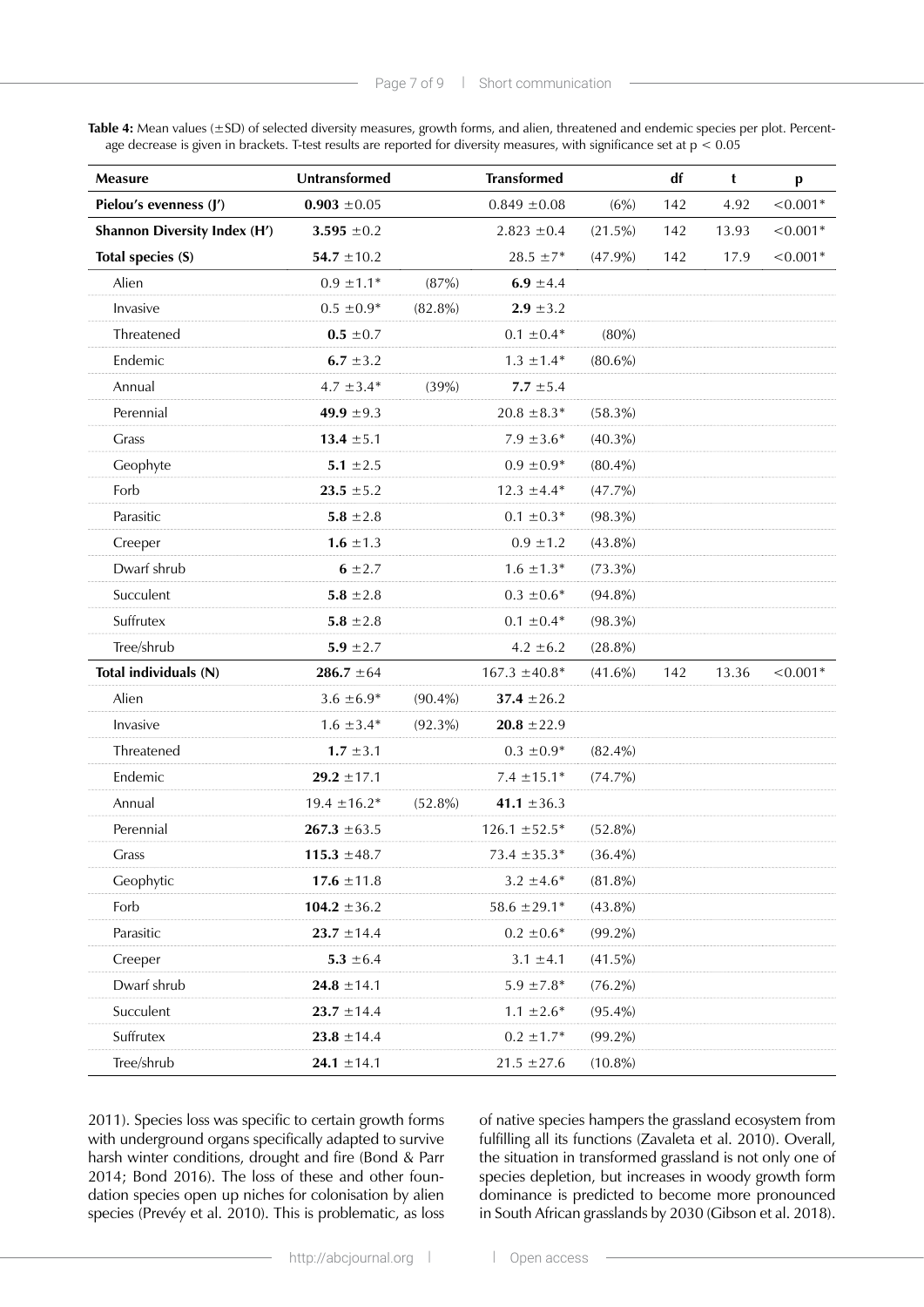## Conclusion

Major plant families remain floristically dominant after transformation, but there is a negative impact on overall phylogenetic diversity and the promotion of the Poaceae and Cyperaceae. Non-typical grassland families, with a wide array of disturbance-tolerant traits, show an increase in phylogenetic diversity, which is mainly a consequence of the introduction of alien weedy species.

Species composition of grassland was transformed by disturbance and is indicative of better adapted species entering the system or existing pre-adapted ones becoming more dominant due to competition release and/or altered microclimates and soils (Pysek, Prach & Smilauer 1995). This is evidenced by the proportion of grass species increasing, but a large reduction in forb species with USOs (Fidelis et al. 2014). No evidence was found for extensive woody encroachment in transformed areas.

This study set out to assess species loss due to transformation and, based on the current data set, it can be conclusively stated that grassland is severely impacted in terms of its species richness and diversity. These changes are of concern as grasslands have high economic value and support the wellbeing of humans by providing, among others, ecological infrastructure, carbon sinks, albedo surfaces, plant-based medicines, food plants and grazing for livestock (Bengtsson et al. 2019). Further studies are needed to determine whether these floristic shifts can still maintain and provide the ecosystem services that are expected from grasslands in South Africa.

# Acknowledgements

Our appreciation to Dr Monique Botha, Dr Elandrie Davoren and Mr Paul Janse van Rensburg for making plot data available for this study, and to Mr Wynand Muller for producing the locality map. The South African National Biodiversity Institute, South African Environmental Observation Network, National Research Foundation of South Africa and Letšeng Diamond Mine, Lesotho, provided financial support to the researchers and students involved in this project.

### Authors' contributions

MM collected field data, conducted data analyses and contributed to the writing of the manuscript. SJS planned and coordinated the study, collected field data, conducted data analyses and co-wrote the manuscript. BRN planned and coordinated part of the study, collected field data, and conducted data analyses. FS collected field data and contributed to the writing of the manuscript.

### Disclaimer

The views expressed in the submitted article are our own and not an official position of the institution or funder.

### Source(s) of support

South African National Biodiversity Institute, South African Environmental Observation Network, National Research Foundation.

## References

- Bengtsson, J., Bullock, J.M., Egoh, B., Everson, C., Everson, T., O'Connor, T., O'Farrell, P.J., Smith, H.G. & Lindborg, R., 2019, 'Grasslands – more important for ecosystem services than you might think', *Ecosphere* 10(2), p.e02582. https:// doi.org/10.1002/ecs2.2582
- Bond, W.J., 2016, 'Ancient grasslands at risk', *Science* 351 (6269),120–122. https://doi.org/10.1126/science.aad5132
- Bond, W.J., & Parr, C.L., 2010, 'Beyond the forest edge: ecology, diversity and conservation of the grassy biomes', *Biological Conservation* 143(10), 2395–2404. https://doi. org/10.1016/j.biocon.2009.12.012
- Botha, M., Siebert, S.J., Van den Berg, J., Ellis, S. & Dreber, N., 2017, 'Plant functional types differ between the grassland and savanna biomes along an agro-ecosystem disturbance gradient in South Africa', *South African Journal of Botany* 113, 308–317. https://doi.org/10.1016/j. sajb.2017.09.008
- Carbutt, C., Henwood, W.D. & Gilfedder, L.A., 2017, 'Global plight of native temperate grasslands: going, going, gone?', *Biodiversity and Conservation* 26(12), 2911–2932. https:// doi.org/10.1007/s10531-017-1398-5
- Carbutt, C., Tau, M., Stephens, A. & Escott, B., 2011, 'The conservation status of temperate grasslands in southern Africa', *The Grassland Society of Southern Africa* 11(1), 17– 23. https://grassland.org.za/publications/grassroots/issues/ february-2011/5%20201102%20Carbutt.pdf
- Department of Environmental Affairs, 2016, *National Environmental Management: Biodiversity Act 2004 (Act No. 10 of 2004) Alien and invasive species lists*, Government Gazette 40166(864), Pretoria, pp. 31–104.
- Everson, C.S. & Everson, T., 2016, 'The long-term effects of fire regime on primary production of montane grasslands in South Africa', *African Journal of Range & Forage Science* 33(1), 33–41. https://doi.org/10.2989/10220119.2015.1124922